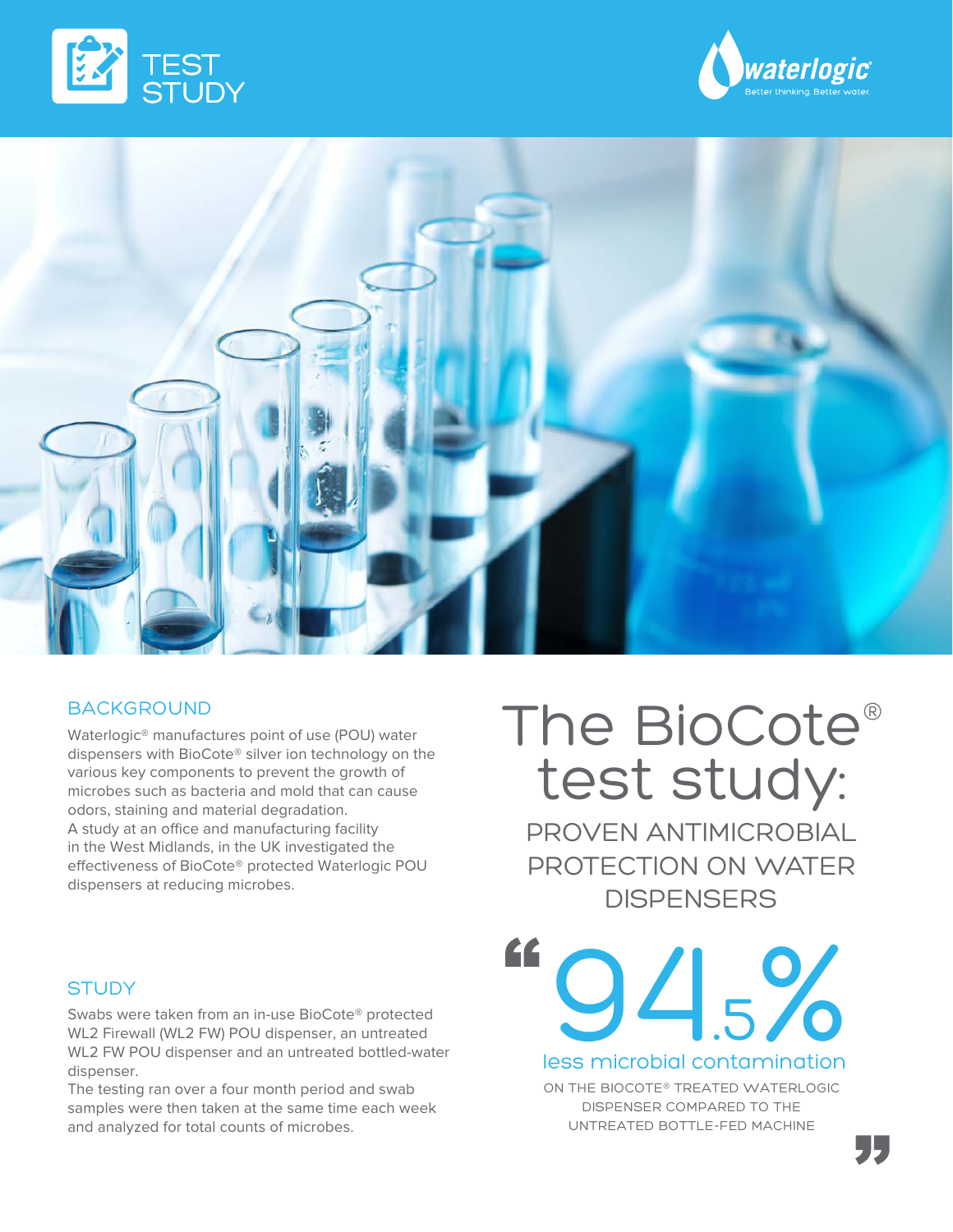



Study results demonstrated reduced microbial colonization on BioCote® treated POU water dispensers compared to untreated units.





*BioCote® treated WL2 Firewall*



*Untreated WL2 Firewall* 

# 82%

**Reduction in microbes** 

on the BioCote® treated WL2 FW water dispenser compared to the untreated WL2 FW machine.

# 94.5%

### **Reduction in microbes**

on the BioCote® treated WL2 FW water dispenser compared to the bottle-fed machine.



 $\frac{1}{\sqrt{2}}$